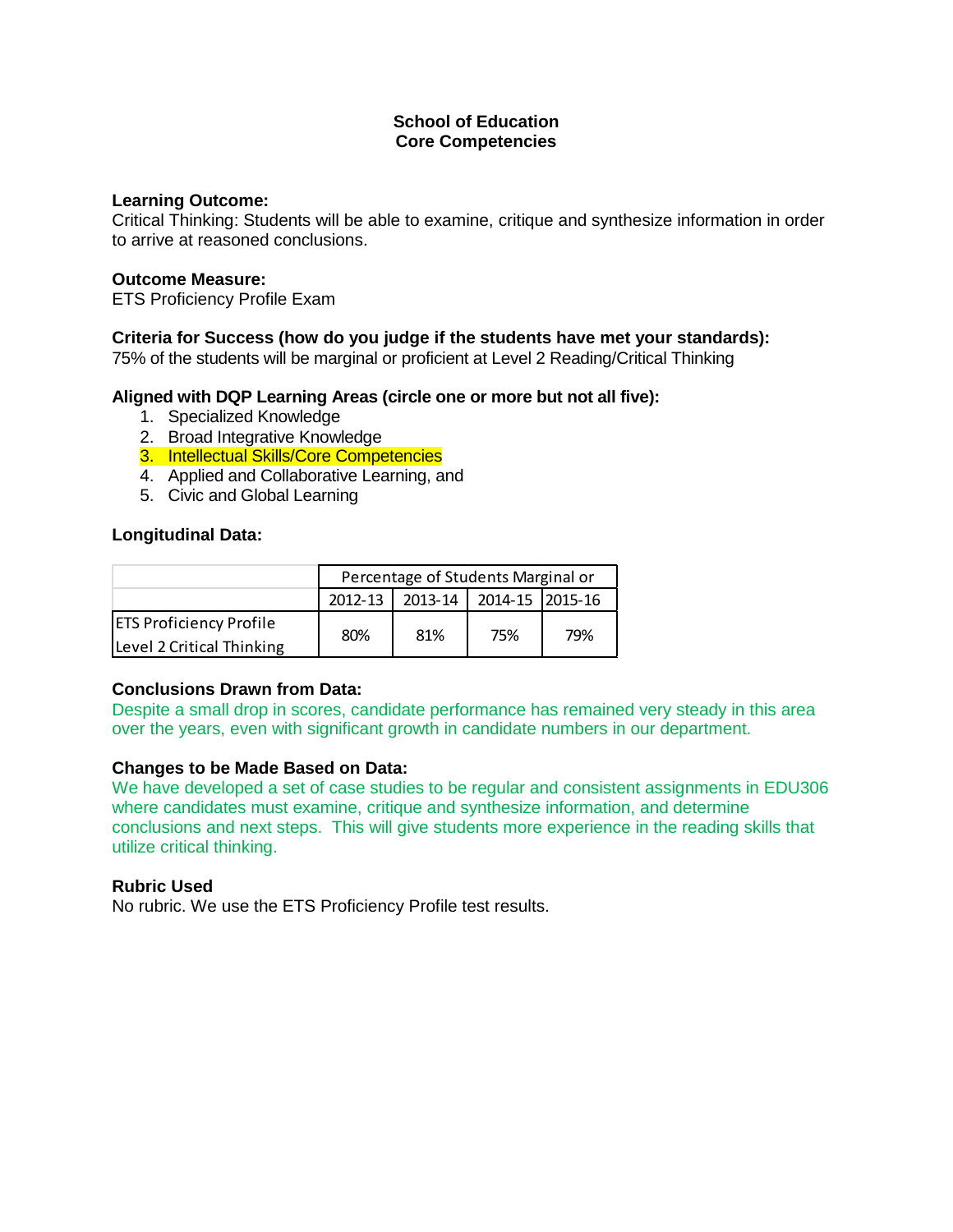### **School of Education Core Competencies**

### **Learning Outcome:**

Written: Students will be able to effectively express ideas and information to others through written communication.

### **Outcome Measure:**

ETS Proficiency Profile Exam

# **Criteria for Success (how do you judge if the students have met your standards):**

80% of the students will be marginal or proficient at Level 2 Writing

### **Aligned with DQP Learning Areas (circle one or more but not all five):**

- 1. Specialized Knowledge
- 2. Broad Integrative Knowledge
- 3. Intellectual Skills/Core Competencies
- 4. Applied and Collaborative Learning, and
- 5. Civic and Global Learning

# **Longitudinal Data:**

|                                | Percentage at Marginal or Proficient |     |                 |         |  |
|--------------------------------|--------------------------------------|-----|-----------------|---------|--|
|                                | $2012 - 13$                          |     | 2013-14 2014-15 | 2015-16 |  |
| <b>ETS Proficiency Profile</b> | 70%                                  | 86% | 100%            | 86%     |  |
| Level 2 Writing                |                                      |     |                 |         |  |

# **Conclusions Drawn from Data:**

In the years following 2012-13, School of Education candidates have met the target for Level 2 Writing.

# **Changes to be Made Based on Data:**

In order to move more candidates to the proficient level, candidates have a new digital portfolio requirement where professional writing will be assessed and improved upon through the Writing Process in their junior and senior year.

# **Rubric Used**

No rubric. We use the ETS Proficiency Profile test results.